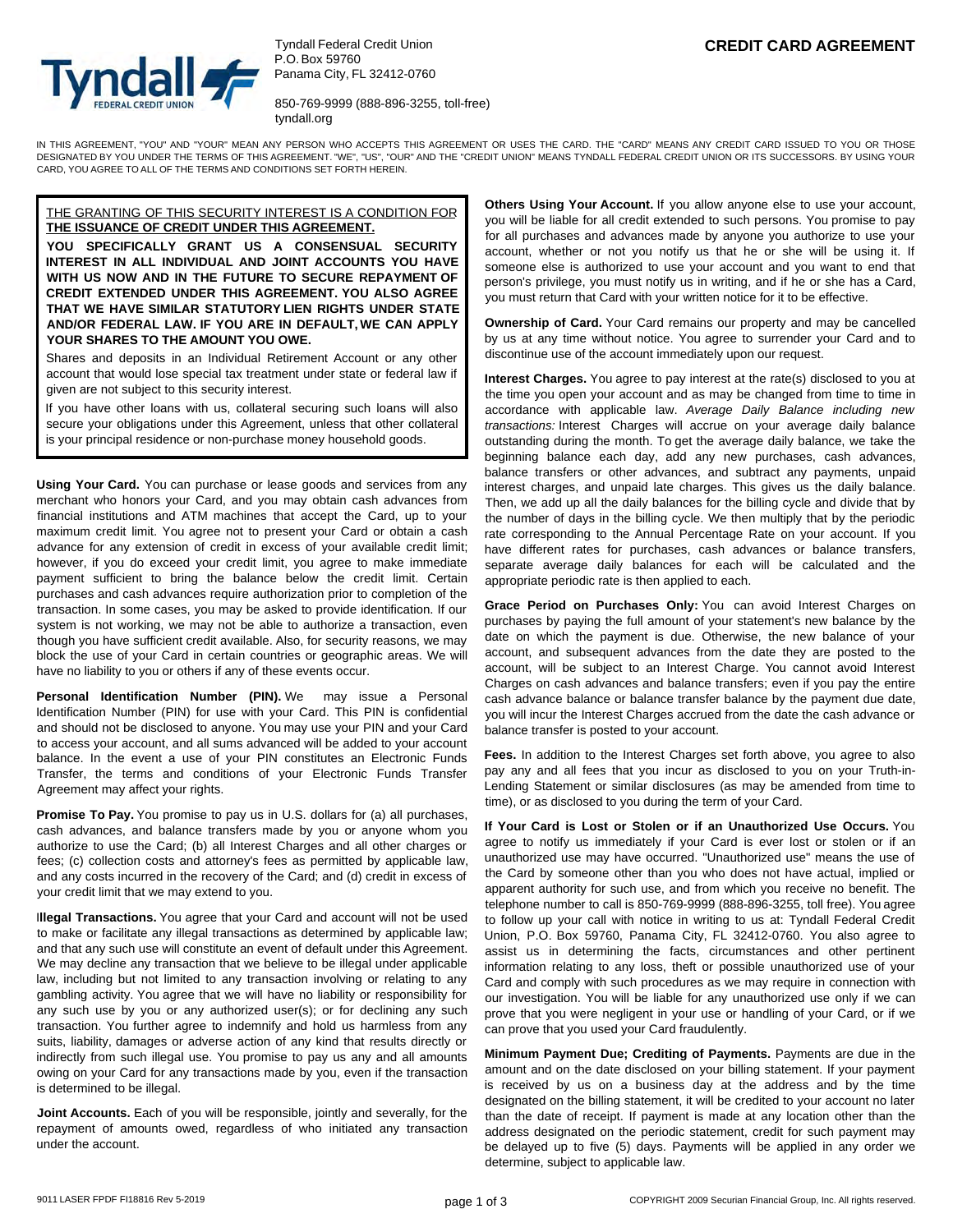IN THIS AGREEMENT, "YOU" AND "YOUR" MEAN ANY PERSON WHO ACCEPTS THIS AGREEMENT OR USES THE CARD. THE "CARD" MEANS ANY CREDIT CARD ISSUED TO YOU OR THOSE DESIGNATED BY YOU UNDER THE TERMS OF THIS AGREEMENT. "WE", "US", "OUR" AND THE "CREDIT UNION" MEANS TYNDALL FEDERAL CREDIT UNION OR ITS SUCCESSORS. BY USING YOUR CARD, YOU AGREE TO ALL OF THE TERMS AND CONDITIONS SET FORTH HEREIN.

**Default; Acceleration; Credit Suspension; Collection Costs.** You will be in default if: (1) you fail to make any payment on time; (2) if you fail to keep any promises you have made under this Agreement or under other Agreements you have with us; (3) if you die; (4) if you file a petition in bankruptcy or have a bankruptcy petition filed against you, or if you become involved in any insolvency, receivership or custodial proceeding; (5) if anyone attempts to take any of your funds held by us via legal process or if you have a judgment or tax lien filed against you; (6) if you make any false, inaccurate, or misleading statements in any credit application or credit update; or (7) if we, in good faith, believe that your ability to repay what you owe is or soon will be impaired, or that you are unwilling to make your payments.

If you are in default, we have the right to demand immediate payment of your full account balance without giving you notice. If immediate payment is demanded, you agree to continue paying interest charges and fees until what you owe has been paid, and any shares that were given as security for your account may be applied towards what you owe. You agree to pay all reasonable costs of collection, including court costs and attorney's fees, and any costs incurred in the recovery of the Card, subject to applicable law. Even if your unpaid balance is less than your credit limit, you will have no credit available during any time that any aspect of your account is in default.

**Suspension of electronic services and access to share or deposit accounts.** Subject to applicable law, we may suspend some or all electronic services and access to your checking or other account(s) if you become delinquent on any of your credit card or deposit obligations to us or you cause a loss to us. We shall not be liable to you in any regard in connection with such suspension of services.

**Additional Benefits/Card Enhancements**. We may from time to time offer additional services to your Account at no additional cost to you. You understand that we are not obligated to offer such services and may withdraw or change them at any time.

**Convenience Checks.** We may, at our discretion, issue checks to you which may be used for any purpose other than making a payment for credit to your account. By signing such check, you authorize us to pay the item for the amount indicated and post such amount as a cash advance to your account. We do not have to pay any item which would cause the outstanding balance in your account to exceed your credit limit.

**Credit Information.** We may from time to time request personal information from you or obtain credit reports from the credit reporting agencies for the purpose of updating your credit status. Your failure to provide such information when requested by us may result in suspension of credit privileges under this Agreement, including your ability to obtain any future advances by any means. You authorize us to investigate your credit standing when opening or reviewing your account. You authorize us to disclose information regarding your account to credit bureau and creditors who inquire about your credit standing.

**Foreign Transactions; Currency Conversion.** Purchases and cash advances made in foreign currencies will be billed to you in U.S. dollars. The conversion rate in dollars will be a rate selected by the card company from a range of rates available in wholesale currency markets for the applicable central processing date, which rate may vary from the rate the card company itself receives, or the government-mandated rate in effect for the applicable central processing date in each instance. All transactions processed outside of the United States (which may include internet transactions) will be charged a foreign transaction fee in the amount disclosed on your Truth-in-Lending Statement (as amended from time to time).

**Termination; Change-in-Terms.** We may, by written notice, terminate this Agreement at any time, subject to applicable law. You may terminate this Agreement by written notice. Termination by either party shall not affect your obligation to repay any balance on your account resulting from use of the Card as well as Interest Charges and fees incurred. We may change the terms of this Agreement, including the method of calculating the periodic rate, at any time, by written notice, subject to applicable law. Use of the Card constitutes agreement and acceptance of any change in terms, unless applicable law requires otherwise. Our failure to exercise any of our rights or to take any action shall not constitute a waiver of those rights, or an amendment or change in any of the terms of this Agreement.

Late or Partial Payments. Any payment that delays the reduction of your balance will increase your total interest costs. Partial payments or prepayments will not delay your next scheduled payment - you will still need to make the minimum scheduled payment by the next scheduled due date to keep your account current. We may accept late payments, partial payments, checks or money orders marked "payment in full" and such action shall not constitute final settlement of your account or a waiver or forgiveness of any amounts owing under this Agreement.

**Skip Payment:** If we make a skip payment option available, you may skip making your payment(s) for certain month(s). If you choose this option, interest will continue to accrue, but no late payment charges will be imposed during the skip period. All credit terms applicable immediately prior to the skip period will again apply once the skip period has expired.

**Enforcement.** We do not lose our rights under this or any related agreement if we delay enforcing them. If any provision of this or any related agreement is determined to be unenforceable or invalid, all other provisions remain in full force and effect.

**Returns and Adjustments.** Merchants and others who honor the Card may give credit for returns or adjustments, and they will do so by submitting a credit slip which will be posted to your account. If your credits and payments exceed what you owe us, the amount will be applied against future purchases and cash advances. If the credit balance amount is \$1 or more, it will be refunded upon your written or verbal request at the next statement cycle.

**Plan Merchant Disputes.** We are not responsible for the refusal of any plan merchant or financial institution to honor your Card. Also, we are not responsible for goods or services that you purchase with the Card unless: (a) your purchase was made in response to an advertisement we sent or participated in sending you; or (b) your purchase cost more than \$50 and was made from a plan merchant in your state or within 100 miles of your home; and only if you have made a good faith attempt, but have been unable to obtain satisfaction from the plan merchant. You must resolve all other disputes directly with the plan merchant. We do not warrant any merchandise or services purchased by you with the Card.

**Statements and Notices.** Statements and notices will be mailed to you at the most recent postal address or e-mail address (if you have elected to receive such documents via electronic means) you have given us. Notice sent to any one of you will be considered notice to all.

**Notification of Address Change.** You will notify us promptly if you change your address for any reason. In order to prevent identity theft, your identity may need to be verified before we act upon the notification.

**Copy Received.** You acknowledge that you have received a copy of this Agreement.

**Governing Law.** This Agreement shall be construed under federal law and state law in the state in which we are primarily located, and the venue shall be located in the county and state in which we are primarily located. Operating regulations of Visa may also apply. This Agreement is the contract that applies to all transactions even though the sales, cash advance, convenience check, credit or other slips you sign or receive may contain different terms.

*NOTICE TO UTAH BORROWERS:* This written agreement is a final expression of the agreement between you and the Credit Union. This written agreement may not be contradicted by evidence of any oral agreement.

**Releasing Person from Account Liability:** We may release a Cardholder, Authorized User, or Other User from liability at any time and in our sole discretion. WE are not bound by any terms of a divorce decree including those that allocate liability for the Account between ex-spouses.

You agree that the credit card agreement and Truth-in-Lending Disclosure supersedes the provisions of the Xpress Permanent Loan Agreement, that collateral offered as security or obtained pursuant to the Xpress Permanent Loan Agreement shall be collateral under the credit card agreement and Truth-in-Lending Disclosure, and that all existing subaccount balances of the Xpress Permanent Loan Agreement shall become subaccount balances under the Credit Card Agreement and Truth-in-Lending Disclosure (at the existing rate of interest being charged and at the existing payment status).